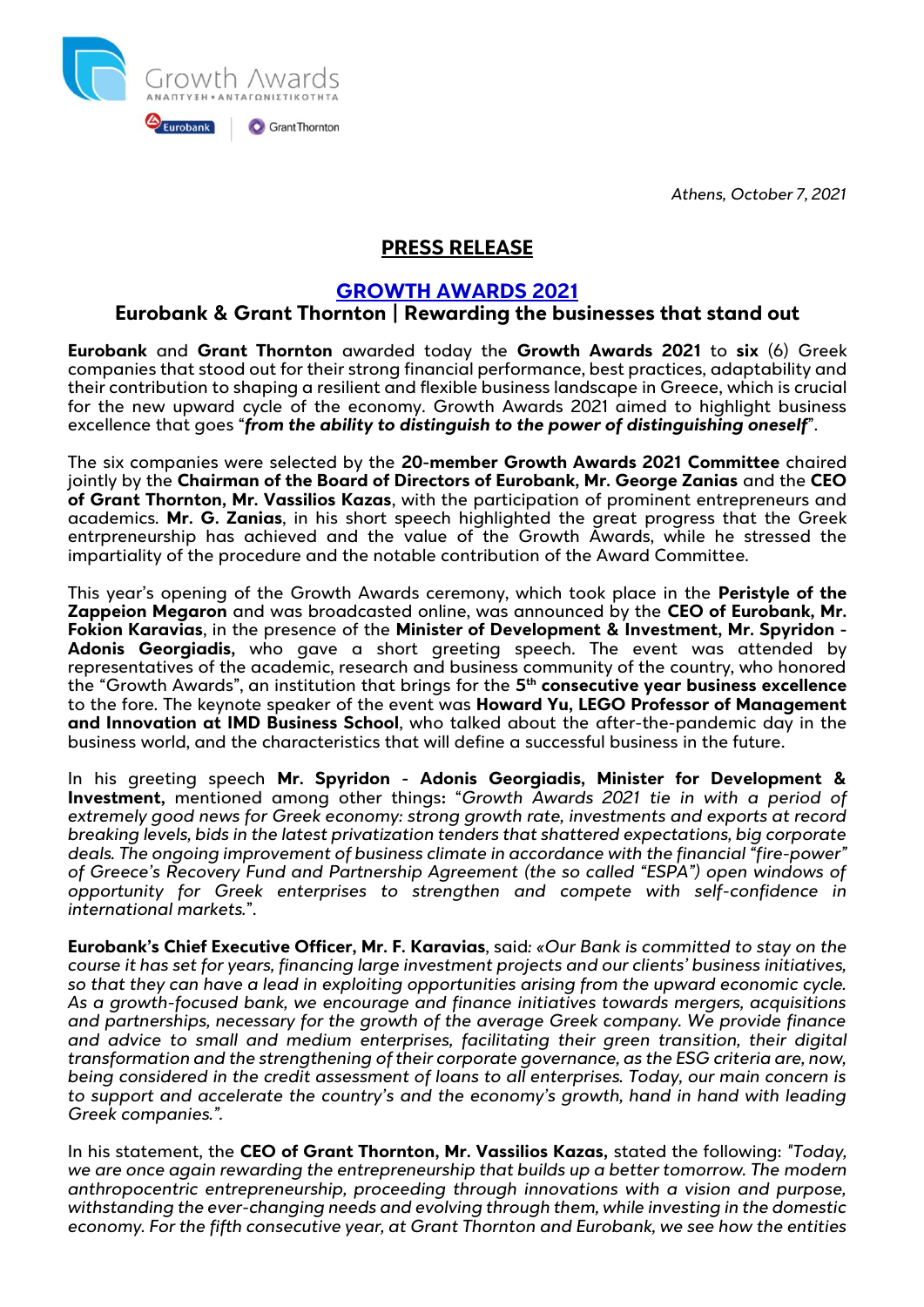

*embrace our institution, which supports and rewards the companies that combine high financial performance with a successful business history, while contributing to reshaping the entrepreneurial landscape and the labor culture in our country. The modern entrepreneurship we are rewarding today is turning the obstacles caused by the pandemic crisis into opportunities,*  laying the foundations for sustainable business and social development. It is a matter of shared *obligation for all of us - in the business and non-business world - to face up to tomorrow and evolve through the challenges it brings about. Therefore, we continue to firmly support entrepreneurship protagonists as well as any effort generating value and urging new drive to boost our economy.".*

The keynote speaker, **Howard Yu, LEGO Professor of Management and Innovation at IMD Business School**, mentioned: *"Future preparedness leads to resilience. What makes some companies more resilient than others is their ability to understand their foundational knowledge. They have made the leap from old to new ahead of time. These organizations don't just experiment, they actually scale this capability ahead of time. And as a result, during a time of crisis, they're not just more resilient, they're ready for growth. This is possible only when you filter out the noise and gain clarity. You can then uncover what impacts your organization and make decisions based on reality.".*

As part of the event, the team of Grant Thornton, led by **Mr. Manolis Michalios, Partner, Head of Assurance**, presented the results of the analysis for Greek business today. Commenting on the findings of the research, Mr. **M. Michalios** stated the following: *"As we are moving steadily closer to the following day, it is now becoming all the more clear that the Greek companies are looking to the future with greater optimism, as reflected in both - the study's expectations indices and the companies' estimates of the time frame, within which their operations will return to prepandemic levels. To get back on track in the forthcoming months, the companies will need to adopt a robust and flexible operating model, which will effectively respond to any changes the future will potentially bring. It is, after all, through resilience and adaptability, that the companies managed to respond to the special conditions generated within the previous months and support the course of the Greek economy. Such features are expected to be the decisive factor that will enable the Greek entrepreneurship to move forward into the future - safely and optimistically. These are the attributes we are rewarding and will continue to reward through Growth Awards.".*

**The six (6) companies that were awarded this year per category are:**

- **Dynamic Growth | PAPOUTSANIS SA**
- **Research & Innovation | FLEXOPACK SA**
- **Extroversion | THRACE GROUP**
- **Digital Evolution | SKROUTZ SA**
- **Environmental, Social & Governance | VITEX SA**
- **Business Excellence | Constantakopoulos family (COSTAMARE Inc., TEMES SA, FALIRO HOUSE, "Captain Vassilis and Carmen Constantakopoulos" Foundation)**

**"Growth Awards"** are the first **Development & Competitiveness Awards** giving prominence to companies with achievements that inspire the creation of a modern, dynamic and competitive Greece. In addition, "Growth Awards" reward the dynamics of Greek companies that stand out in crucial sectors, according to each year's global business trends.

The evaluation process for the winners' selection involves the **use of special analysis for financial fundamentals of around 8.000 companies** based on Grant Thornton's "Financial Growth/Health Matrix" but also on the companies' true stories.\_